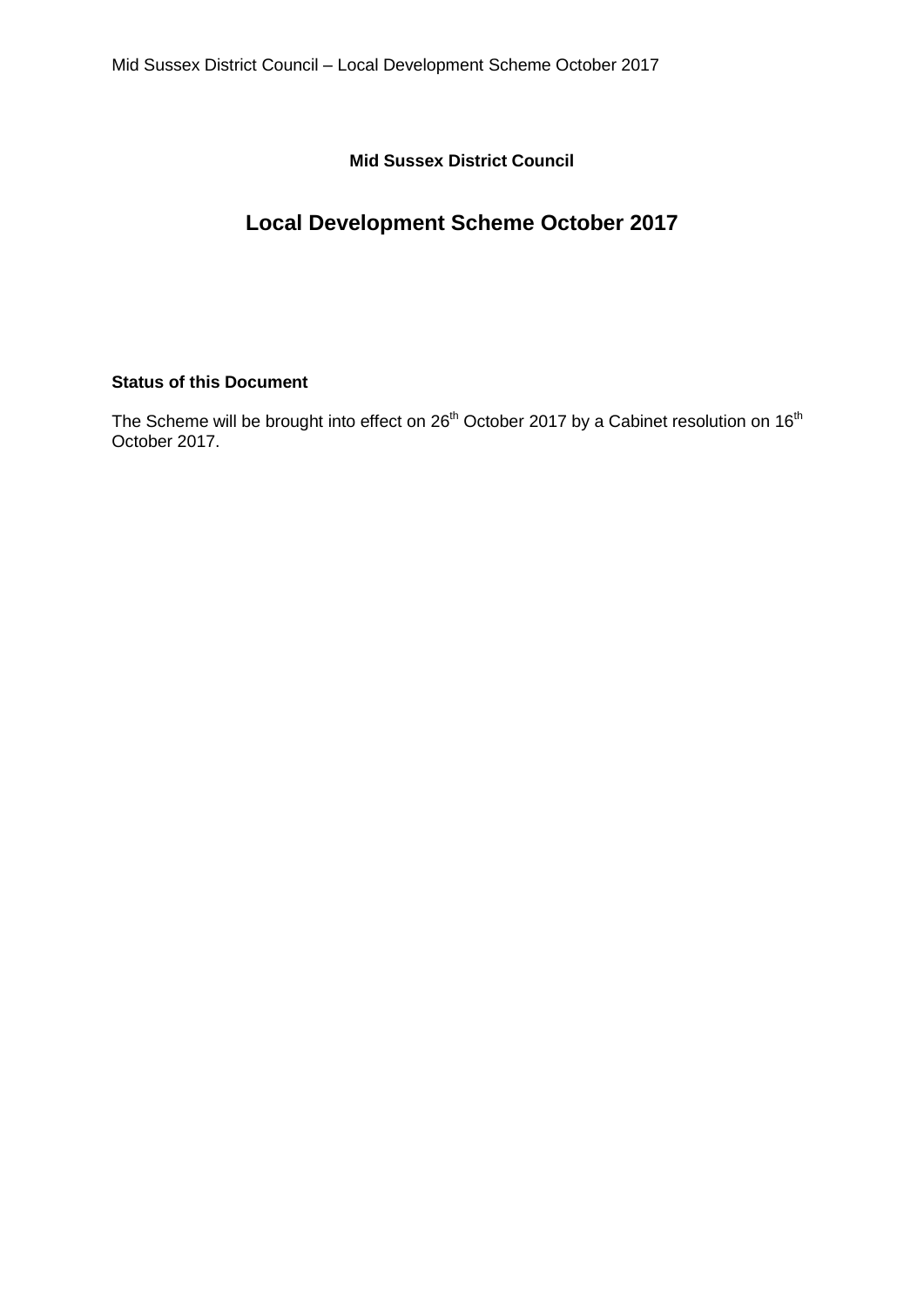## **1.0 INTRODUCTION**

1.1 The Planning and Compulsory Purchase Act 2004 requires that local authorities prepare Local Development Documents, which will comprise the Local Plan. The first Local Development Scheme for Mid Sussex District Council was brought into effect in April 2005. This document is the eighth revision of the Scheme.

### **2.0 CONTENTS OF THE LOCAL DEVELOPMENT SCHEME**

- 2.1 This Local Development Scheme (LDS) sets out a timetable for the production of Development Plan Documents, as well as providing information on supporting and procedural documents that will accompany the District Plan.
- 2.2 The Local Development Scheme has two purposes:
	- it provides the starting point for the local community to find out what the planning policies for their area are; and
	- it sets out the programme for the preparation of Development Plan Documents, including timetables which tell people about the various stages of preparation of any particular document.
- 2.3 This LDS covers the period from 2017 to 2020, and updates the previous LDS, which was published in September 2016 by Mid Sussex District Council. It provides information about the Mid Sussex District Plan 2031, and related documents.
- 2.4 Copies are available at the Council's Offices in Haywards Heath and on request. The Local Development Scheme is also available on the Council's website [\(www.midsussex.gov.uk/lds\)](http://www.midsussex.gov.uk/lds).

## **3.0 DEVELOPMENT PLAN AND SUPPORTING DOCUMENTS**

- 3.1 The statutory Development Plan comprises the basis for determining planning applications by Mid Sussex District Council.
- 3.2 On publication of this LDS in October 2017, the Development Plan for Mid Sussex District Council comprises:
	- Saved policies from the West Sussex Minerals Local Plan (2003);
	- West Sussex Waste Local Plan (2014)
	- Saved policies of the Mid Sussex Local Plan (May 2004):
	- Mid Sussex Small Scale Housing Allocations DPD (April 2008);
	- Mid Sussex Local Plan (2004) Proposals Maps;
	- 'Made' Neighbourhood Plans;
		- o [Albourne Neighbourhood Plan](http://www.midsussex.gov.uk/planning-licensing-building-control/planning-policy/neighbourhood-plans/albourne-neighbourhood-plan/)
		- o Ansty and Staplefield Neighbourhood Plan
		- o [Ardingly Neighbourhood Plan](http://www.midsussex.gov.uk/planning-licensing-building-control/planning-policy/neighbourhood-plans/ardingly-neighbourhood-plan/)
		- o [Ashurst Wood Neighbourhood Plan](http://www.midsussex.gov.uk/planning-licensing-building-control/planning-policy/neighbourhood-plans/ashurst-wood-neighbourhood-plan/)
		- o [Balcombe Neighbourhood Plan](http://www.midsussex.gov.uk/planning-licensing-building-control/planning-policy/neighbourhood-plans/balcombe-neighbourhood-plan/)
		- o [Bolney Neighbourhood Plan](http://www.midsussex.gov.uk/planning-licensing-building-control/planning-policy/neighbourhood-plans/bolney-neighbourhood-plan/)
		- o [Burgess Hill Neighbourhood Plan](http://www.midsussex.gov.uk/planning-licensing-building-control/planning-policy/neighbourhood-plans/burgess-hill-neighbourhood-plan/)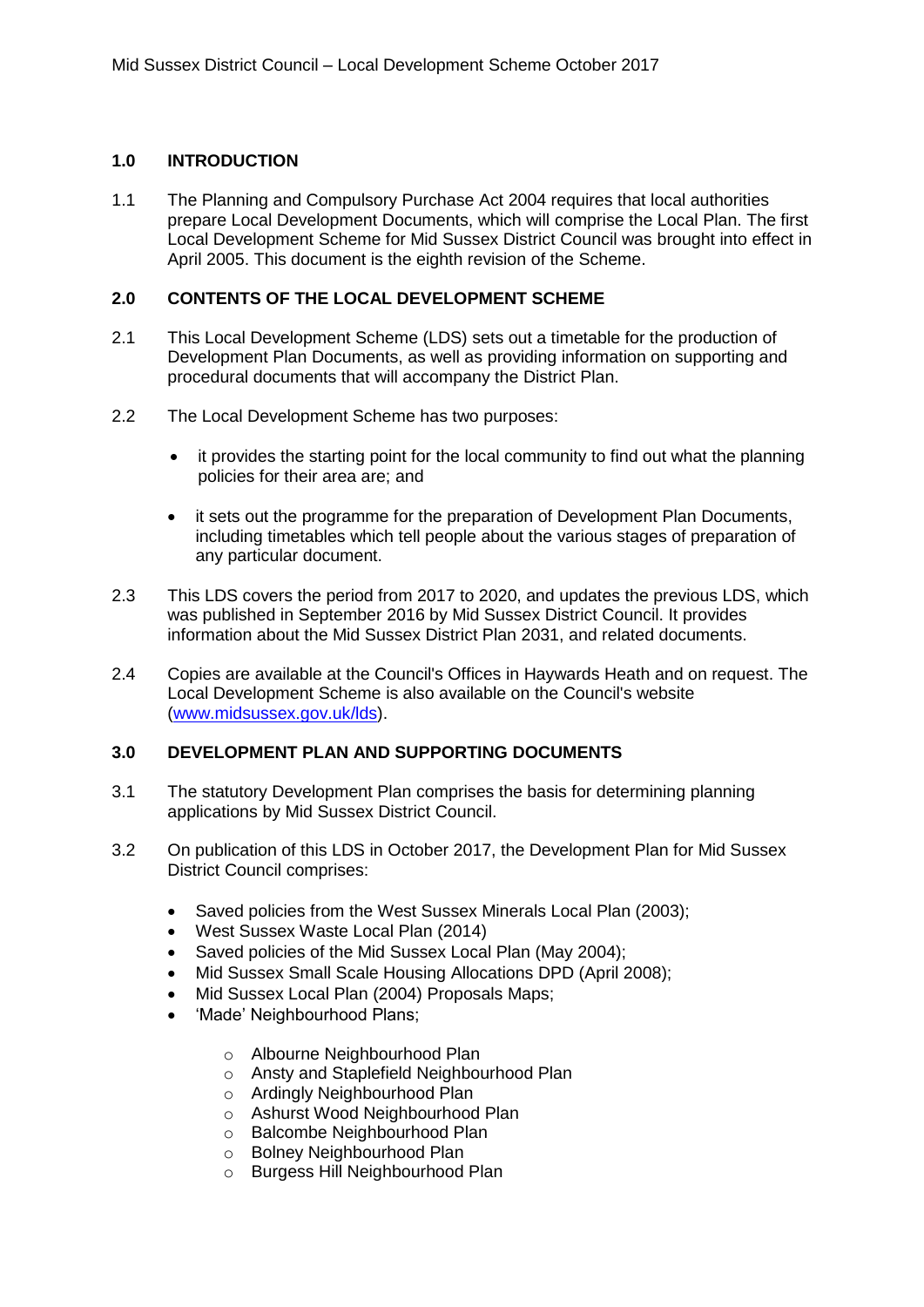- o [Cuckfield Neighbourhood Plan](http://www.midsussex.gov.uk/planning-licensing-building-control/planning-policy/neighbourhood-plans/cuckfield-neighbourhood-plan/)
- o [Crawley Down Neighbourhood Plan](http://www.midsussex.gov.uk/planning-licensing-building-control/planning-policy/neighbourhood-plans/crawley-down-neighbourhood-plan/)
- o [East Grinstead Neighbourhood Plan](http://www.midsussex.gov.uk/planning-licensing-building-control/planning-policy/neighbourhood-plans/east-grinstead-neighbourhood-plan/)
- o Haywards Heath Neighbourhood Plan
- o [Hurstpierpoint and Sayers Common Neighbourhood Plan](http://www.midsussex.gov.uk/planning-licensing-building-control/planning-policy/neighbourhood-plans/hurstpierpoint-and-sayers-common-neighbourhood-plan/)
- o [Lindfield and Lindfield Rural Neighbourhood Plan](http://www.midsussex.gov.uk/planning-licensing-building-control/planning-policy/neighbourhood-plans/lindfield-and-lindfield-rural-neighbourhood-plan/)
- o [Turners Hill Neighbourhood Plan](http://www.midsussex.gov.uk/planning-licensing-building-control/planning-policy/neighbourhood-plans/turners-hill-neighbourhood-plan/)
- o [Twineham Neighbourhood Plan](http://www.midsussex.gov.uk/planning-licensing-building-control/planning-policy/neighbourhood-plans/twineham-neighbourhood-plan/)
- o [West Hoathly Neighbourhood Plan](http://www.midsussex.gov.uk/planning-licensing-building-control/planning-policy/neighbourhood-plans/west-hoathly-neighbourhood-plan/)
- 3.3 A number of Supplementary Planning Documents and other documents also support the Development Plan, and are material considerations in the determination of planning applications.
- 3.4 The following supporting documents have been adopted:
	- Statement of Community Involvement adopted October 2011
	- Hassocks Station Goods Yard Development Brief (SPD) adopted November 2011
	- Hassocks Village Design Statement (SPD) adopted March 2008
	- Lindfield Village Design Statement (SPD) adopted October 2011
	- Turners Hill Village Design Statement (SPD) adopted October 2011
	- Haywards Heath Town Centre Master Plan adopted June 2007
	- Burgess Hill Town Centre Master Plan adopted November 2006
	- East Grinstead Town Centre Master Plan adopted July 2006
	- Sustainable Construction Supplementary Planning Document adopted July 2006
	- Development and Infrastructure Supplementary Planning Document adopted February 2006
	- Shopfront Design Guide adopted April 2005.

## Future Development Plan Documents

- 3.5 In April 2011, the Council agreed that it would produce a District Plan to provide the overall planning framework for Mid Sussex. Examination hearings were held between September 2016 and July 2017. On 26<sup>th</sup> July 2017, the Inspector advised the Council that it could proceed to the final stages of adoption of the District Plan.
- 3.6 The Council is consulting on the final Main and Minor Modifications to the Plan, and has carried out a further Sustainability Appraisal and Habitats Regulations Assessment of the Plan, prior to the anticipated adoption in January 2018.
- 3.7 The Council is preparing a Site Allocations DPD, which will allocate sites for residential or other uses, and will set out a range of development management policies, to meet the housing and employment needs identified in the District Plan. On adoption, this Plan will supersede the Mid Sussex Small Scale Housing Allocations DPD (April 2008).
- 3.8 Table 1 sets out the timetable for the preparation of these documents.
- 3.9 In addition, Neighbourhood Plans are being prepared by the Hassocks, Worth, Slaugham and Horsted Keynes Parish Councils respectively. The Council will work with these Parish Councils to progress the preparation and examination of these Plans.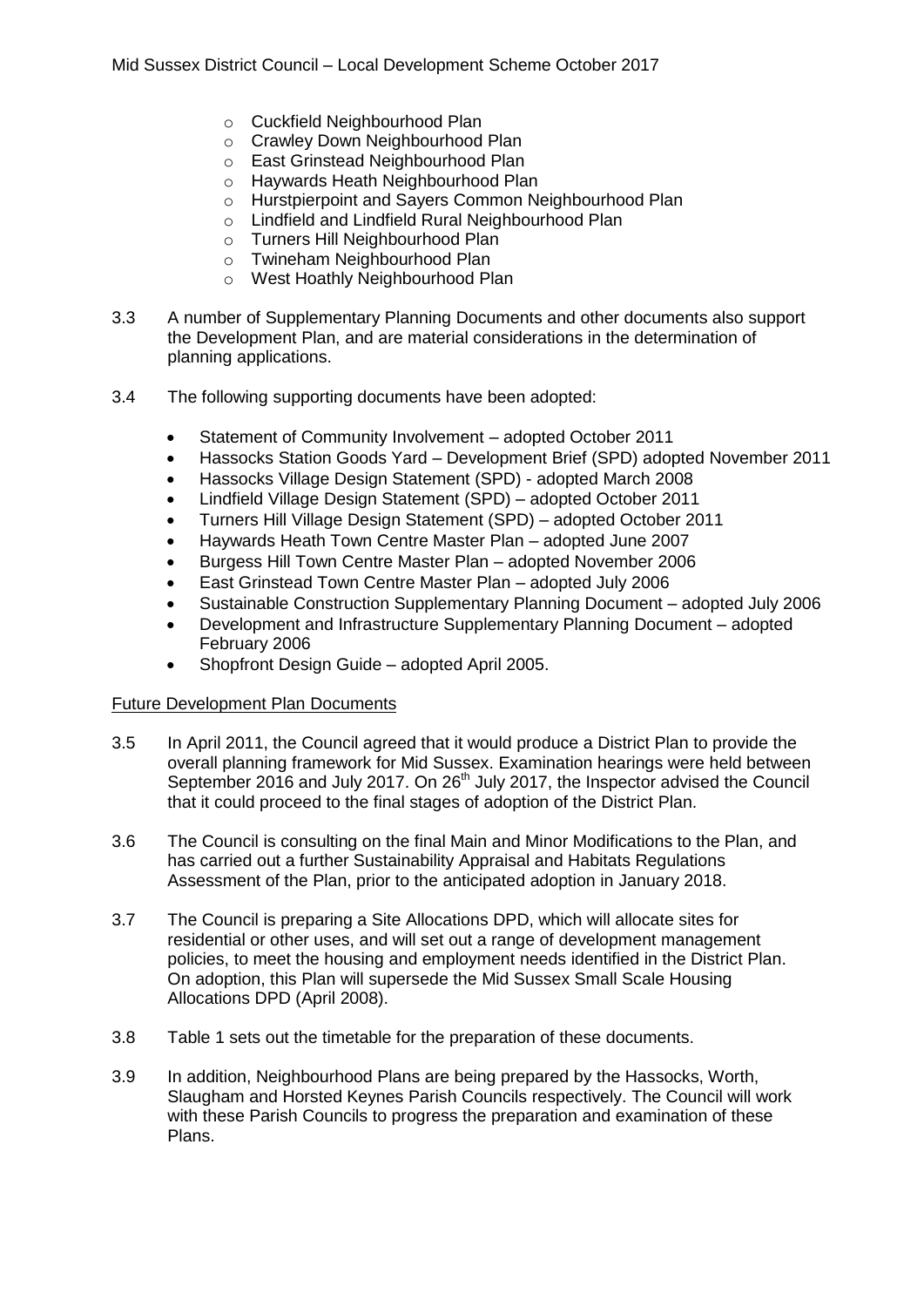- 3.10 Once the District Plan 2031 has been adopted, the Development Plan for the District will comprise:
	- Saved policies from the West Sussex Minerals Local Plan 2003;
	- West Sussex Waste Local Plan (2014);
	- Mid Sussex District Plan 2031;
	- 'Made' Neighbourhood Plans;
		- o [Albourne Neighbourhood Plan](http://www.midsussex.gov.uk/planning-licensing-building-control/planning-policy/neighbourhood-plans/albourne-neighbourhood-plan/)
		- o Ansty and Staplefield Neighbourhood Plan
		- o [Ardingly Neighbourhood Plan](http://www.midsussex.gov.uk/planning-licensing-building-control/planning-policy/neighbourhood-plans/ardingly-neighbourhood-plan/)
		- o [Ashurst Wood Neighbourhood Plan](http://www.midsussex.gov.uk/planning-licensing-building-control/planning-policy/neighbourhood-plans/ashurst-wood-neighbourhood-plan/)
		- o [Balcombe Neighbourhood Plan](http://www.midsussex.gov.uk/planning-licensing-building-control/planning-policy/neighbourhood-plans/balcombe-neighbourhood-plan/)
		- o [Bolney Neighbourhood Plan](http://www.midsussex.gov.uk/planning-licensing-building-control/planning-policy/neighbourhood-plans/bolney-neighbourhood-plan/)
		- o [Burgess Hill Neighbourhood Plan](http://www.midsussex.gov.uk/planning-licensing-building-control/planning-policy/neighbourhood-plans/burgess-hill-neighbourhood-plan/)
		- o [Cuckfield Neighbourhood Plan](http://www.midsussex.gov.uk/planning-licensing-building-control/planning-policy/neighbourhood-plans/cuckfield-neighbourhood-plan/)
		- o [Crawley Down Neighbourhood Plan](http://www.midsussex.gov.uk/planning-licensing-building-control/planning-policy/neighbourhood-plans/crawley-down-neighbourhood-plan/)
		- o [East Grinstead Neighbourhood Plan](http://www.midsussex.gov.uk/planning-licensing-building-control/planning-policy/neighbourhood-plans/east-grinstead-neighbourhood-plan/)
		- o Haywards Heath Neighbourhood Plan
		- o [Hurstpierpoint and Sayers Common Neighbourhood Plan](http://www.midsussex.gov.uk/planning-licensing-building-control/planning-policy/neighbourhood-plans/hurstpierpoint-and-sayers-common-neighbourhood-plan/)
		- o [Lindfield and Lindfield Rural Neighbourhood Plan](http://www.midsussex.gov.uk/planning-licensing-building-control/planning-policy/neighbourhood-plans/lindfield-and-lindfield-rural-neighbourhood-plan/)
		- o [Turners Hill Neighbourhood Plan](http://www.midsussex.gov.uk/planning-licensing-building-control/planning-policy/neighbourhood-plans/turners-hill-neighbourhood-plan/)
		- o [Twineham Neighbourhood Plan](http://www.midsussex.gov.uk/planning-licensing-building-control/planning-policy/neighbourhood-plans/twineham-neighbourhood-plan/)
		- o [West Hoathly Neighbourhood Plan;](http://www.midsussex.gov.uk/planning-licensing-building-control/planning-policy/neighbourhood-plans/west-hoathly-neighbourhood-plan/)

and any other subsequently 'made' Neighbourhood Plans.

### Future Supporting Documents

- 3.11 The Council will also prepare a number of documents that will support the Development Plan.
- 3.12 On adoption of the MSDC District Plan 2031, the Development and Infrastructure Supplementary Planning Document (February 2006) will cease to be part of the Development Plan. The Council is therefore preparing a revised Developer Contributions and Development Viability Supplementary Planning Document, which will set out the scope and scale of planning obligations required by the Council, to support the District Plan.
- 3.13 The Council intends to progress work on a Community Infrastructure Levy Charging Schedule, which will set out the charging rates for new developments in Mid Sussex District Council on adoption of the District Plan, but no timetable has been decided for this work yet.
- 3.14 The Council has an adopted Shopfront Design Supplementary Planning Document (2005), which will be updated and refreshed in 2018.
- 3.15 The Town and Country Planning (Brownfield Land Register) Regulations 2017 and the Town and Country Planning (Permission in Principle) Order 2017 require local authorities to prepare and maintain registers of brownfield land that is suitable for residential development. Local authorities will be expected to have compiled their registers by 31<sup>st</sup> December 2017. The timeline for preparation of the register is set out below.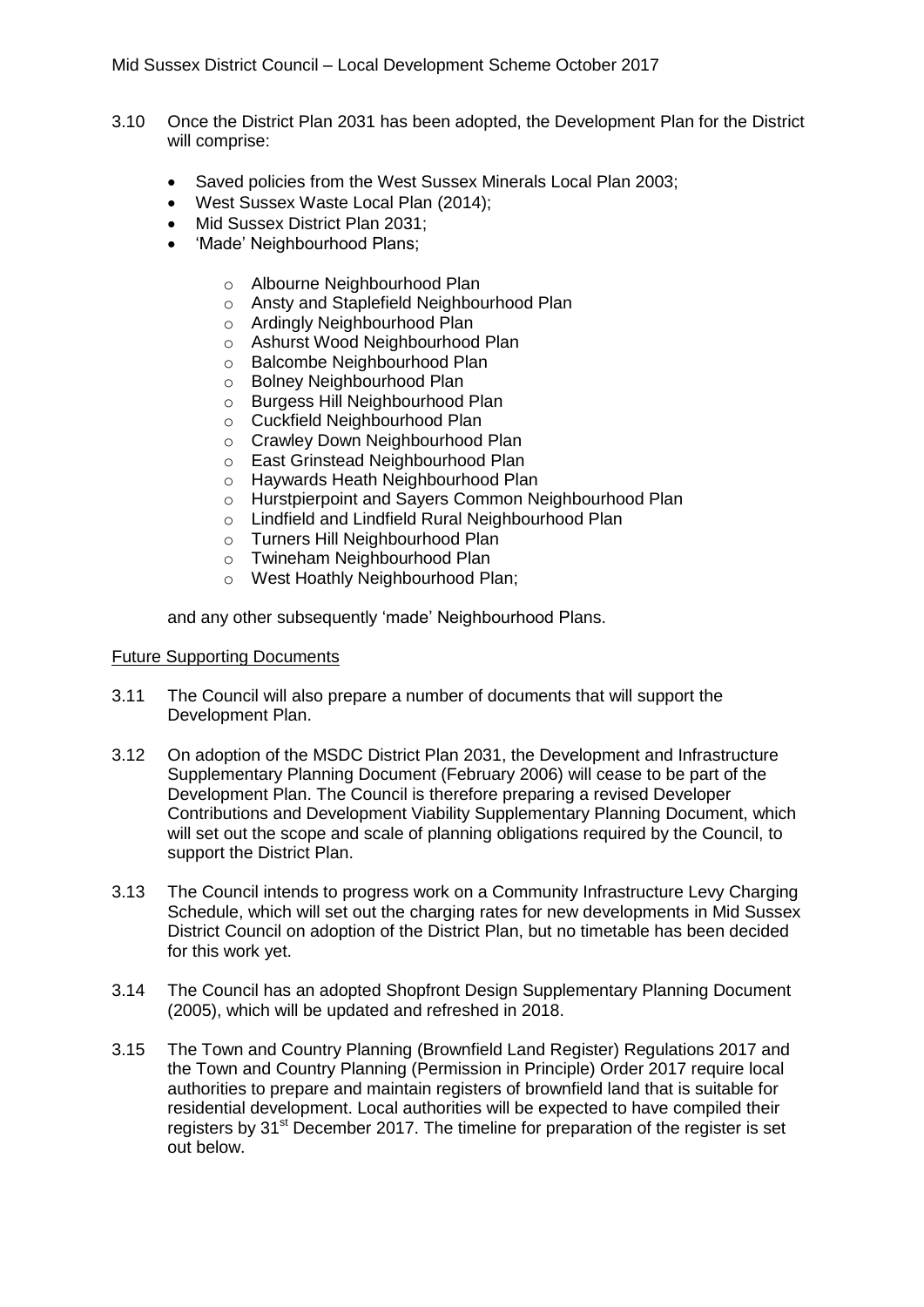- 3.16 There are 36 designated Conservation Areas in Mid Sussex District. However, to date only five Conservation Area appraisals have been prepared. The Council will review the requirement for Conservation Area appraisals and will identify the areas that should be prioritised and will work with the relevant parishes to oversee preparation of those Conservation Appraisals.
- 3.17 Historic England has produced guidance for local planning authorities on preparing a Local Heritage List. National Planning Policy requires that the significance of development proposals on non-designated heritage assets (i.e. those which are not formally listed) should be taken into account in determining planning applications. The Council will work with relevant stakeholders to prepare a local list of heritage buildings.
- 3.18 The Council intends to produce town centre masterplans to guide development in Haywards Heath and East Grinstead, working with the respective Town Councils.
- 3.19 The District Plan identifies that a Science and Technology Park will be developed to the west of Burgess Hill. The Council will prepare a masterplan for the Science and Technology Park to support and inform the delivery of the site.
- 3.20 The Council will work with the High Weald Area of Outstanding Natural Beauty Joint Advisory Committee to prepare a High Weald Design Guide.
- 3.21 The Council is seeking to address the need for settled Gypsy and Traveller sites. A site allocations DPD may be required to support this although a programme for completion of this work is yet to be confirmed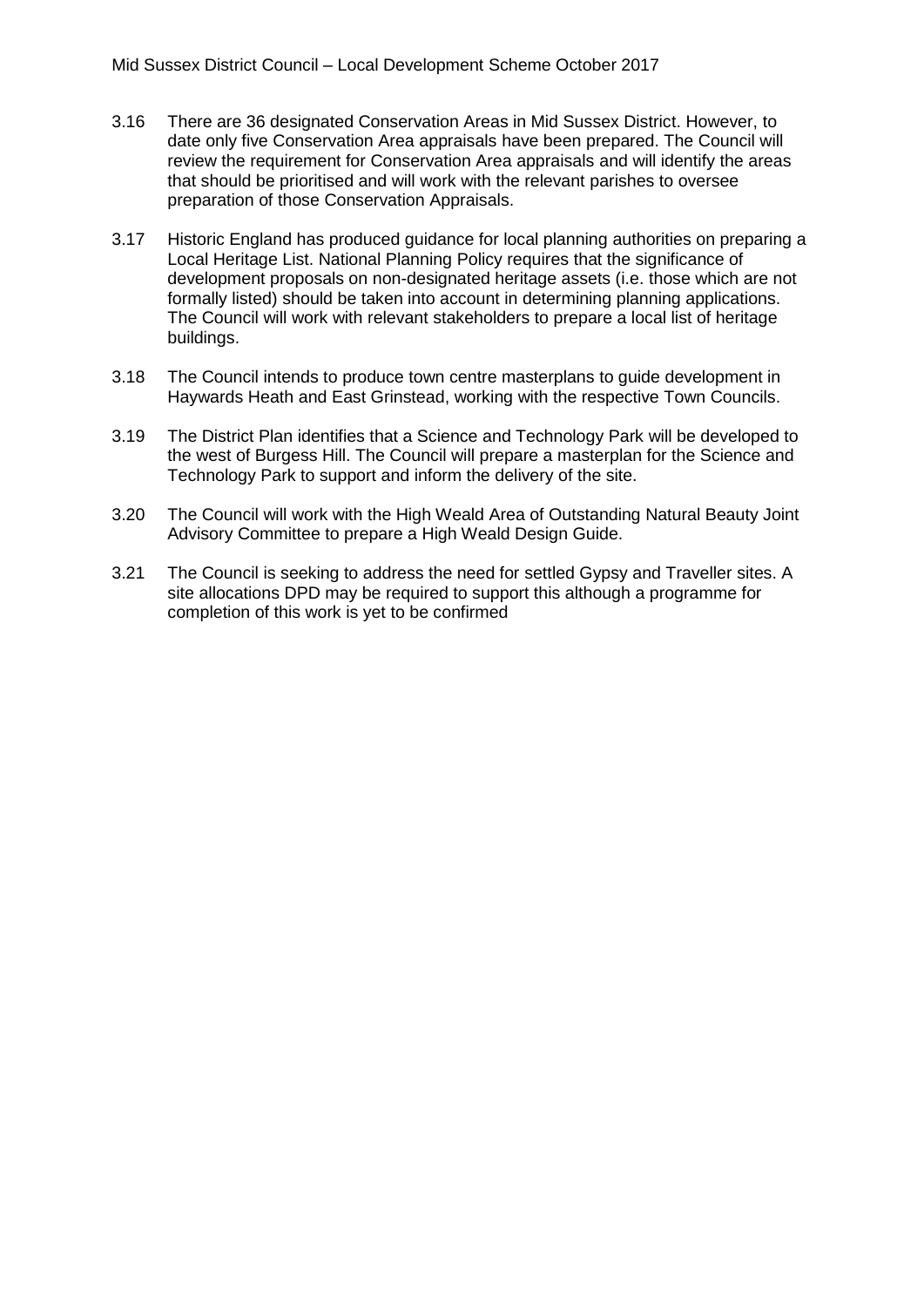# **4.0 PROFILE OF EACH DEVELOPMENT PLAN DOCUMENT TO BE PREPARED**

# **Mid Sussex District Plan 2014 - 2031**

|                   | <b>Overview</b>                                                                                                                                                                                                                                                                                                                                                                                                                                                                                                          |
|-------------------|--------------------------------------------------------------------------------------------------------------------------------------------------------------------------------------------------------------------------------------------------------------------------------------------------------------------------------------------------------------------------------------------------------------------------------------------------------------------------------------------------------------------------|
| Role and Subject  | Sets the overall planning framework for Mid Sussex to protect and enhance the<br>distinctive character of the District and its towns and villages over the period to<br>2031. It will encourage local communities to develop Neighbourhood Plans and<br>set out the Council's infrastructure needs and requirements. The Plan will be<br>prepared for the Mid Sussex district excluding the area that falls within the<br>South Downs National Park. A revised Policies Map will be submitted with the<br>District Plan. |
| Geographical Area | Mid Sussex district excluding the area within the South Downs National Park.                                                                                                                                                                                                                                                                                                                                                                                                                                             |
| <b>Status</b>     | Development Plan Document                                                                                                                                                                                                                                                                                                                                                                                                                                                                                                |

#### **Timetable**

| <b>Stage</b>                                                                                        | <b>Dates</b>                    |
|-----------------------------------------------------------------------------------------------------|---------------------------------|
| Early consultation and stakeholder engagement on issues and Pre-October 2014<br>alternative options |                                 |
| Public participation (Reg 18)                                                                       | November 2014 - January<br>2015 |
| Publication (Reg 19)                                                                                | June - July 2015                |
| <b>Focused Amendments consultation</b>                                                              | November-January 2015           |
| Submission to Secretary of State (Reg 22)                                                           | August 2016                     |
| Examination                                                                                         | November 2016 - July 2017       |
| Inspector's Report                                                                                  | December 2017                   |
| <b>Estimated date for Adoption</b>                                                                  | January 2018                    |

# **Site Allocations Development Plan Document**

| Overview          |                                                                                                   |  |  |  |  |  |  |  |  |  |
|-------------------|---------------------------------------------------------------------------------------------------|--|--|--|--|--|--|--|--|--|
| Role and Subject  | To allocate sufficient sites to deliver the residual housing requirement of the<br>District Plan. |  |  |  |  |  |  |  |  |  |
| Geographical Area | Mid Sussex District, excluding the area of the District within the South Downs<br>National Park.  |  |  |  |  |  |  |  |  |  |
| Status            | Development Plan Document                                                                         |  |  |  |  |  |  |  |  |  |

# **Timetable**

| <b>Stage</b>                              | <b>Dates</b>            |
|-------------------------------------------|-------------------------|
| Monitoring of housing land supply         | March 2017 - April 2018 |
| Housing land supply position confirmed    | May 2018                |
| Regulation 18 public consultation         | Sept - Oct 2018         |
| Publication (Reg 19)                      | August - October 2019   |
| Submission to Secretary of State (Reg 22) | Winter 2019             |
| Examination                               | Spring 2020             |
| <b>Inspector's Report</b>                 | Spring 2020             |
| <b>Estimated date for Adoption</b>        | Summer 2020             |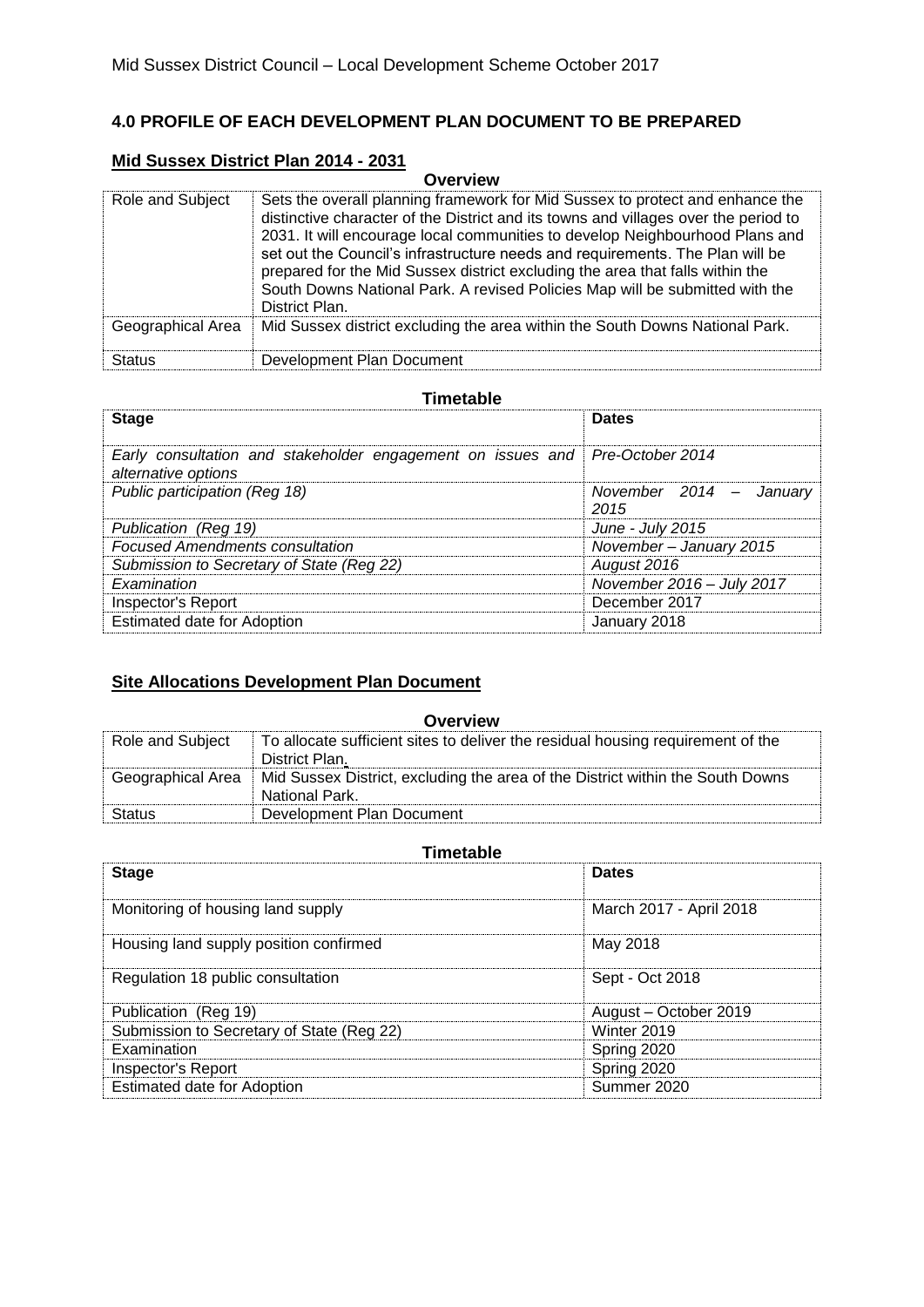### **5.0 RISK ASSESSMENT**

- 5.1 In preparing the Local Development Scheme a number of potential risks have been identified. These include assumptions that have been made during the preparation of the timetables. They are as follows:
	- The District has been at risk of unplanned development in recent years. Although the Planning Inspector has now advised the Council to progress the District Plan to adoption, the Council is not able to rely on its five year housing land supply until such time as the Inspector issues his final report.
	- The outline timetable will be heavily reliant on significant staff resources being focused solely on progressing the District Plan, the Sites Allocations DPD, and a Developer Contributions SPD over the remainder of 2017, and into 2018. This and Economic Development will be the overriding priority of the Planning Policy and Economic Promotion team and other pieces of work will either be delayed or alternative arrangements made.
	- The risk of legal challenge to Development Plan Documents will be minimised by ensuring that they are 'sound' and founded on a robust evidence base. During their preparation development plan documents should be subject to thorough community and stakeholder engagement procedures.